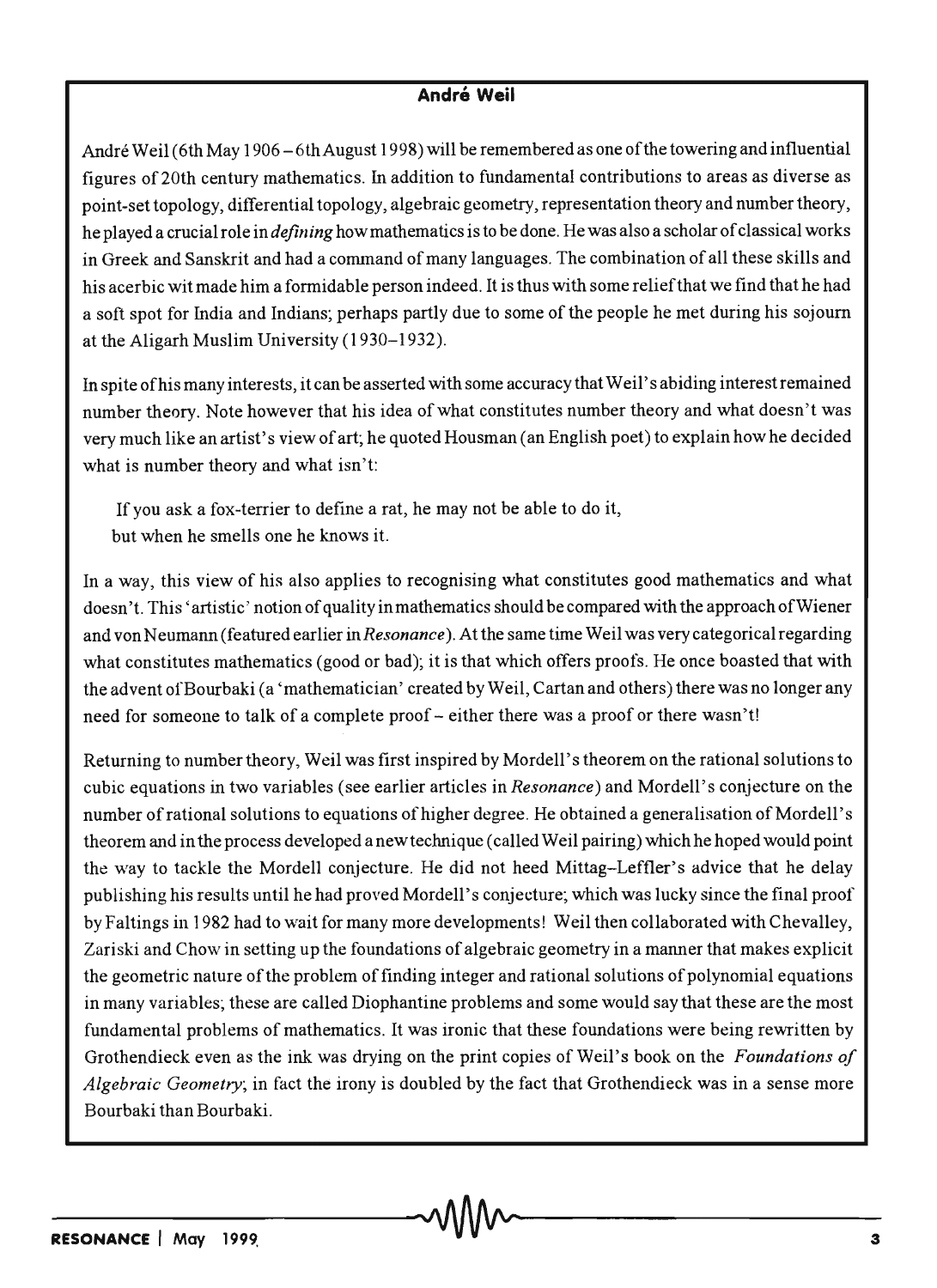The geometric nature of Diophantine problems (or in reverse the arithmetic nature of geometrical invariants) was beautifully realised in the now famous Weil conjectures posed by Weil in 1949. He saw these conjectures as the 'real reason' behind numerous results proved earlier by Gauss, Hasse, Davenport and himself on Diophantine problems. An article by V Srinivas and K Paranjape in this issue gives more details for the curious.

A related area of mathematics is the study of automorphic forms (which generalise modular forms). Weil and Tate showed how these objects arise in a natural way when one attempts to tie up representation theory with number theory and/or geometry. These ideas were further developed by Harish-Chandra and Langlands and were finally formulated as the Langlands programme. To see the breadth of this programme one needs only to note that the proof by Wiles of Fermat's Last Theorem is only the first step in this programme.

Lest the reader get the impression that Weil's contributions were fundamental only in number theory and algebraic geometry, we now list *some* of his contributions to other areas. The interested reader is encouraged to examine the Notices of the AMS [1] to read about these in more detail. It is the misfortune of us all that the way mathematics is taught and written, the beautiful (and indeed artistic) work ofthis genius must currently remain accessible to so few.

Analysis: The construction of the Bohr compactification of almost periodic functions. Representation theory: Foundations of harmonic analysis of locally compact abelian groups. Complex geometry: The definition and use of holomorphic bundles and the foundations of Kählerian geometry.

Point set topology: The foundations of the study of uniform spaces and measure spaces. Complex analysis: Generalisation of Cauchy's integral formula that anticipates the Silov boundary. Differential geometry: Generalisation ofthe Gauss-Bonnet theorem and the systematic introduction

and use of characteristic classes.

We have restricted ourselves largely to the mathematical work of Weil. His life is a subject of a very interesting autobiography [3]. Among the numerous humorous and curious things he did one should perhaps mention the following (the quotes below have been paraphrased by the author):

1. The 'creation' of Bourbaki and the spirited rebuttal of an article by Ralph Boas talking about the 'group of French mathematicians called Bourbaki':

*There is no mathematician called Boas. Actually BOAS is an acronym for Big Organisation of American Scientists.* 

2. The application to the Institute of Advanced Study by N Boileau (a French writer from the seventeenth century) for a permanent position:

*You surely know that, once per century, our ruler Pluto grants us leave during which we are allowed to re-incarnate ourselves on the earth.*